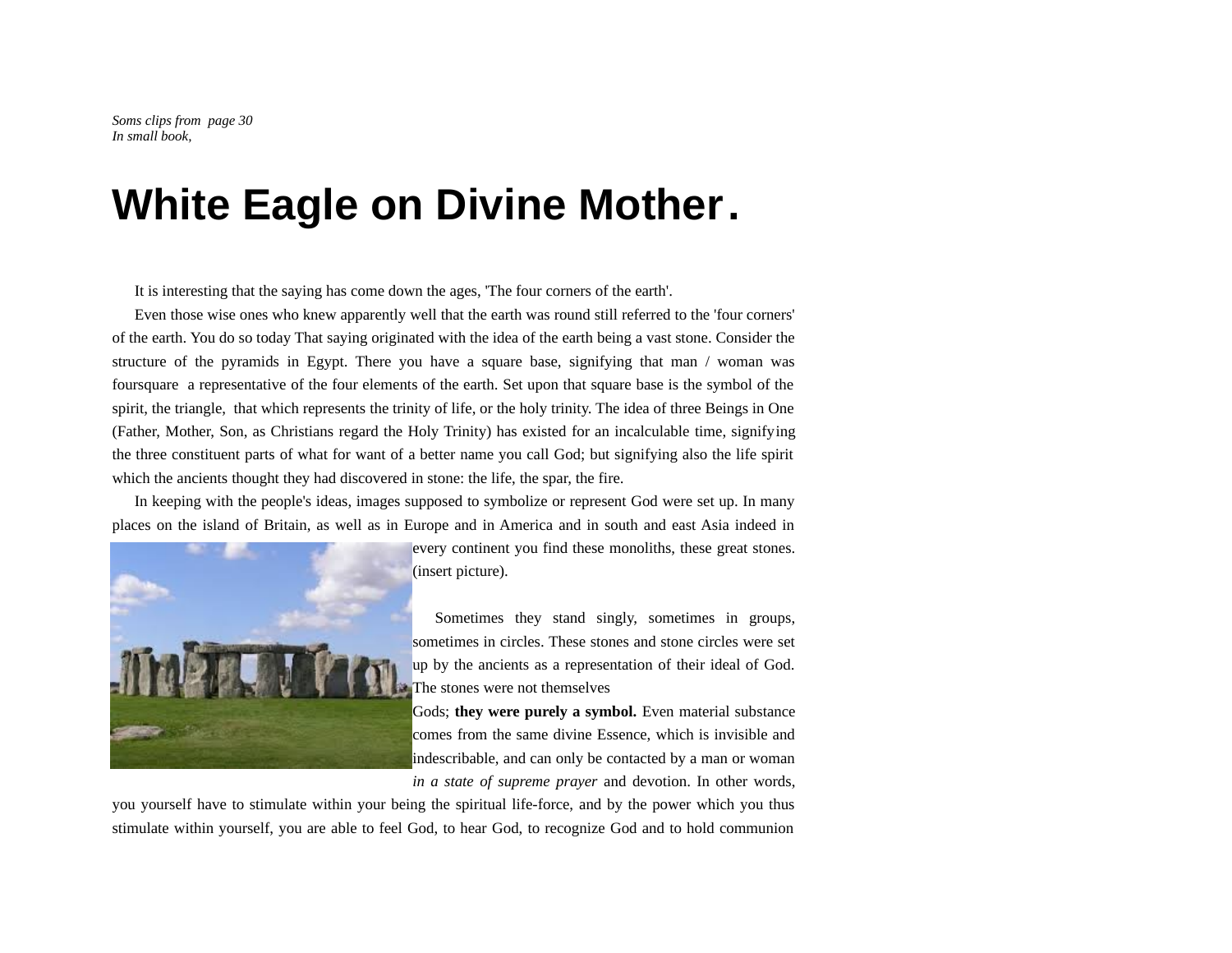with God. Thus you can learn that God is not only the God of matter, but also the God of spirit.

God is absolute life, the Source of all being, and Source of all form on this earth and in the astral and the celestial planes. God is in everything in matter. When humanity grows more conscious of God, becomes more developed, people will recognize the same life-force within everything. In the sense that God is in matter the ancients were right (according to their limitations) in their recognition of this fact and worship of the symbols they had set up to represent God.

You know that there are many stone circles in Great Britain, the best-known being the one at Stonehenge and the even greater circle at Avebury. Others, of course, exist in remoter parts of the British Isles, in Scotland, and in the islands around Scotland; and there are others across the water in Europe, especially in Brittany; and in South America as well as in India and in the Gobi desert. The original stone-worship and the following sun-worship is to be found in all countries. The oldest site, we think, is in the American continent, for America, particularly the southern half, has best withstood the ravages of nature, because parts of America have not been submerged like practically every other portion of the earth at some time or another. **Some of the temples of stone in the Americas have yet to be uncovered.**

Many stone temples stand as a symbol of the worship of the earth and the heavens. In Britain, the approach to the temple of Avebury in Wiltshire takes the form of the serpent, which suggests the temple having originated from serpent-worship. **This, we must remember; is worship not of the actual reptile but of that symbolic serpent which lies curled at the base of the human spine.** *We mean of course the power of kundalini, which is the latent spiritual creative force in men and women.*

 Those who have knowledge of the unfoldment of psychic and spiritual power will know that this kundalini, which is like a sleeping serpent at the base of the spine, *can be raised up into the higher consciousness of a person, to be used for creating good in the world.* Knowledge of the kundalini, or the serpent power; possessed by the ancient priesthood led to its being diverted to wrong use, and this caused the equilibrium of their world to be upset. *The result was physical disaster.* This may bring home how vastly important was the knowledge of serpent-worship to those ancient people.

A long avenue leads to what was the centre of the great temple of Avebury. Some miles away stones are still to be found which indicate the path trod by the ancients as they went to worship. ([more on that in the book](http://galactic.no/rune/spesBoker/lightInBritain_wPictures.pdf) [THE LIGHT IN BRITAIN](http://galactic.no/rune/spesBoker/lightInBritain_wPictures.pdf), )Their temple was open to the sun, and in its centre was a raised altar. Such an altar did not face east as they do today The people would gather around its base and on the top the fire ceremony was conducted.

At these ceremonies the priests, *assisted by the great beings from other planets,* worked magic. You know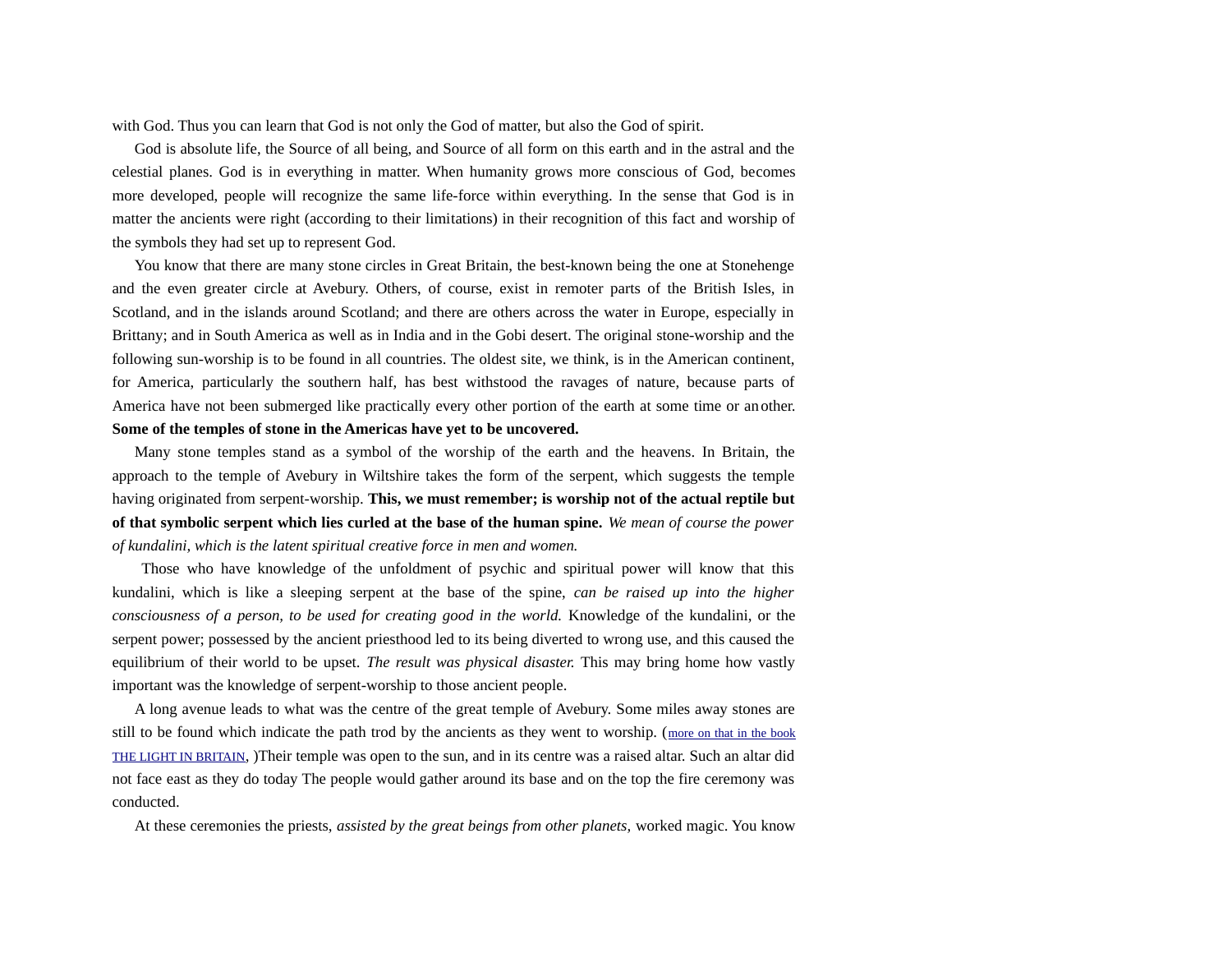little about this magic today, but then it was much in evidence. Of course, it got into the hands of those who were not spiritually equal to the great power that they were generating. That was the reason for the overthrow of their civilizations.

Power was generated by the priests upon the altar at the equinoxes and solstices; the fire was built and the nature spirits, the elementals, were commanded by directions of the high priest to bless the earth with a bountiful harvest. The elementals would obey; and according to the will of those in command, nature would produce corn and the fruits of the earth. There was in return a great thanksgiving and outpouring of love towards the elementals, which was necessary to get a harmonious harvest. Such is the result of the spirit working in matter.

#### p34.White Eagle on Divine Mother, chapter Ancient Worship.

The stones were erected in what you call the Stone Age, and the arrangement of them in circles gave the idea of the encircling power; the protective power of God, and also the idea of God as the Source of all life. The Source of all life, being Light, the ancients recognized that *physically,* the Source of Light was the sun. They also linked their knowledge of the power of the sun upon their lives with the influence of heavenly bodies, for they had wise men and women among them who were developed mentally and spiritually. These elders studied and meditated upon the movement of the planets and the stars, the heavenly bodies, and as a result they found, from the same source as you yourselves are beginning to find, the influence of the Godpower upon a person's life, an influence quite beyond the comprehension of the brain. They also discovered that there was something within themselves that was affected by the heavenly bodies. *They had what you call a psychic sense or a spiritual awareness.* They found that they were able to receive communications from companions who had passed away from physical life, and also receive teaching which had its origin in a much higher state of life.

**You will find evidence of this contact with a higher; an invisible plane of life, through all the races.** The Native American people were well aware of the hereafter and the etheric world. (When we speak of the etheric, we mean the world which is very close, and which is constituted of a higher ether than this earth). You will find evidence of this communication from the Gods, (as they called them,) from superior minds. Superior beings in the world of spirit, in Greece, Egypt, India, Africa, Polynesia, and all over the ancient world. In all these places, humanity has in the past established contact with the Invisible.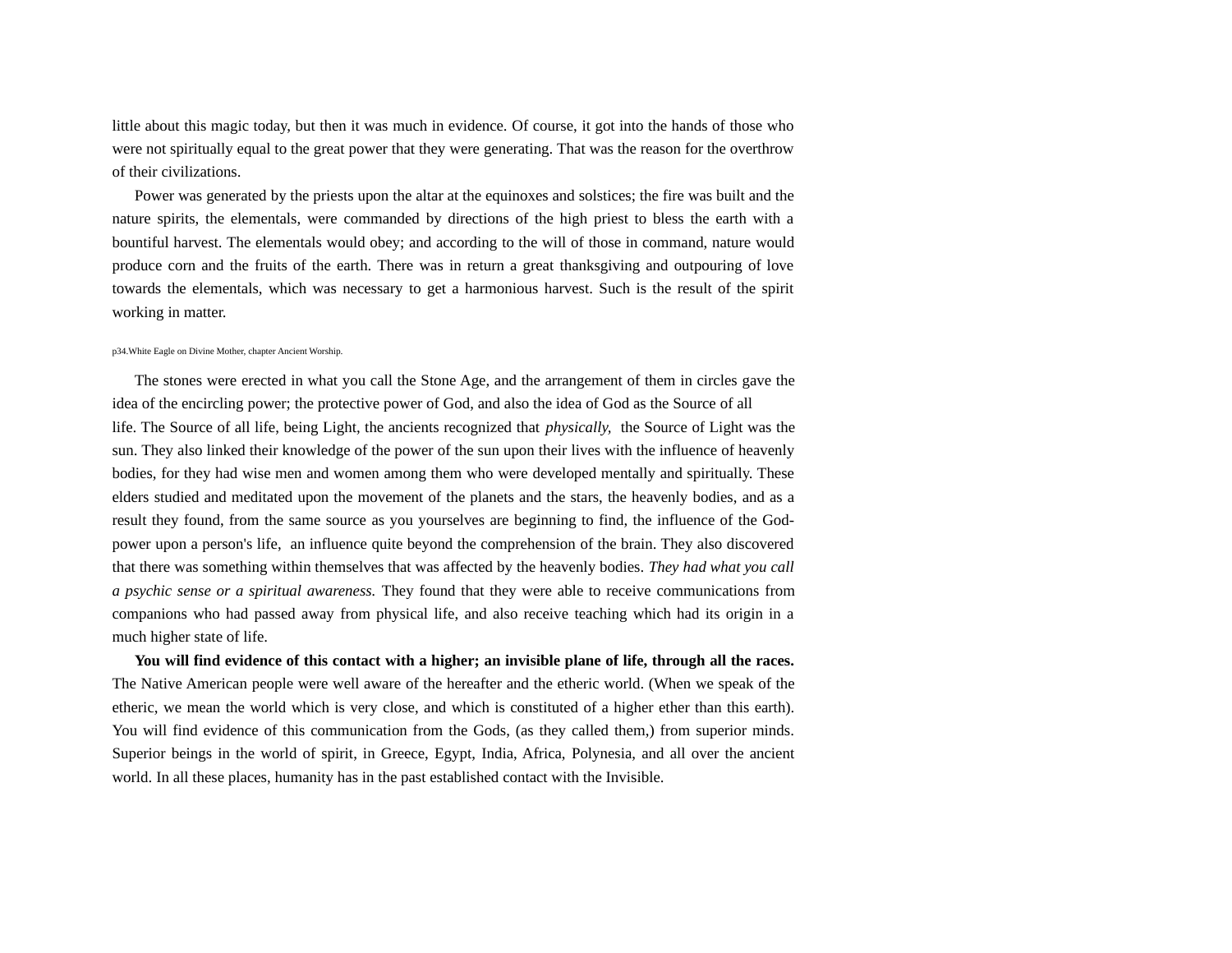## **A Return to Wisdom**

With the dawning of the New Age, there has come to humanity a spiritual stimulation that is bringing knowledge of the meaning of the symbol of the serpent. *The serpent stands for wisdom and the knowledge that comes with the rising of this spiritual essence within each individual.* Our Indian brethren describe this serpent power as the power of kundalini. As we have said, it normally rests sleeping in a person's being until he or she has developed moral strength. If the knowledge is stimulated before spiritual and moral balance has been gained by the individual, chaos and destruction follow In ancient temples we can recognize evidence of the serpent-worship of the ancients. They knew what you are just beginning to find out, the awesomeness of the power of the creative force in men and women. In the more highly-evolved souls, it can manifest in the form of spiritual wisdom and spiritual illumination, which brings a person very close to the throne of the almighty, the Supreme Being, the Essence of all life. The Divine Essence is both the Mother; all love and tenderness and goodness, the Mother; the womb of life - and the Father; the knowledge and the will through which life in form comes into being.

End of this part extract.

Next is some from page 90, chapter 5, which is named The Creation of Form.

Sometimes, you may wonder how you might best help a friend in hospital or one who is approaching death. *We would tell you that the power of thought is more effective than the power of speech or the written word.* You can help your friend by sending out optimistic, good, constructive thought. Take your friend in thought to the great Mother and to the Son of the great Mother. Persist in this. The healing rays you send from a distance, we assure you, are as effective and more effective in many cases, than the physical ministration of them. Even if what you call the worst happens, (for you the worst is for a soul to pass out of the physical body,) **try always to remember that the soul, far from dying or having need for your grief, sorrow and pity, is being released into a world of infinite beauty, love and joy.** It does not die.

As the great American poet wrote, 'Death is the angel sent who draws the unwilling bolt and sets the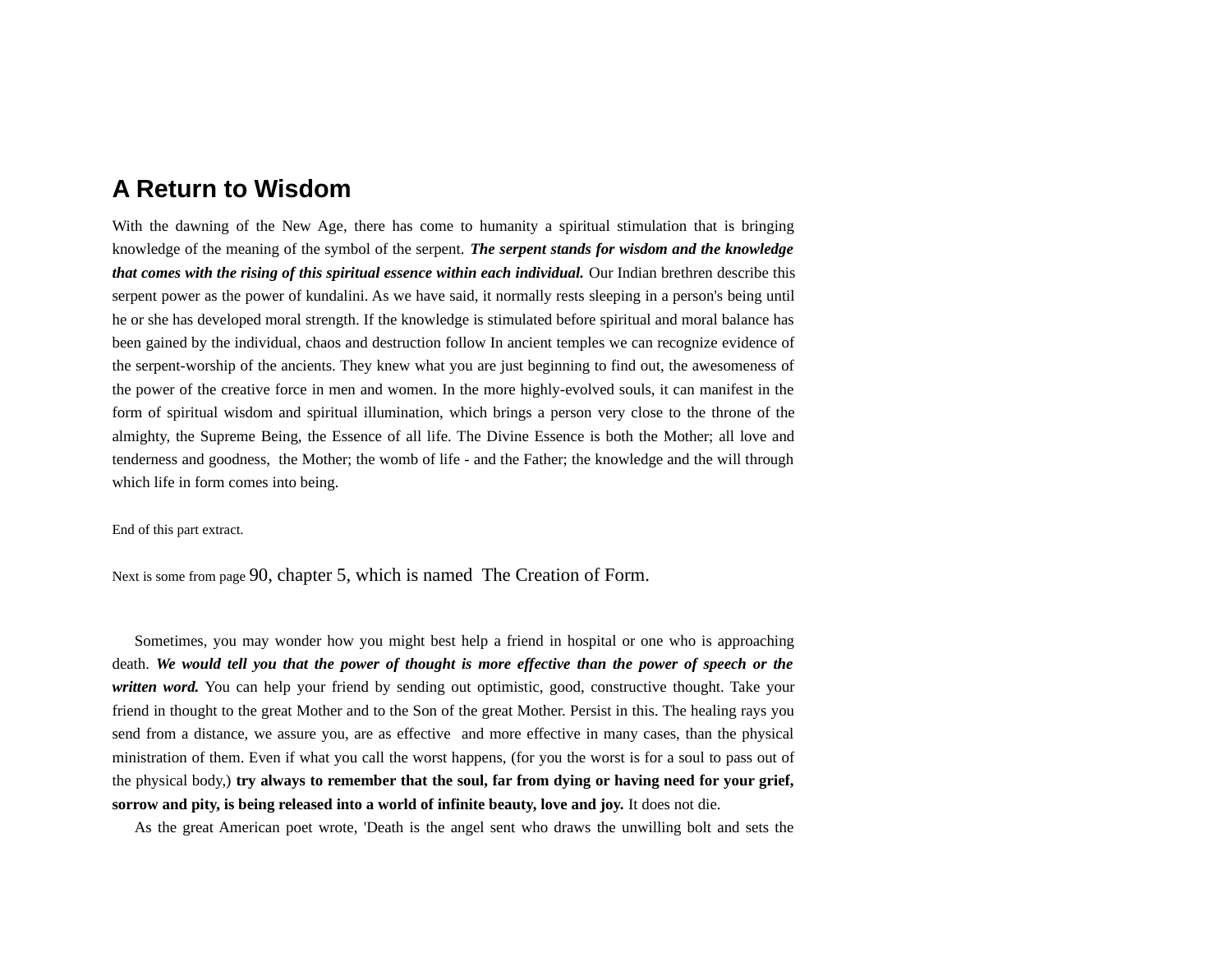captive free'. **Then when the time comes for the body to be laid aside, there should be no grief.** The spirit has not passed from your vision. The spirit is near you. Where there is love there is no separation. The spirit of the one left behind, merges with the released spirit. The law of harmony prevails, the law of reunion. The two come together as one. **Yes, earth life is a hard school, but you will not find it so hard if you draw aside the curtain and live conscious of the limitless spiritual life.**

Finally, the nature spirits have a great part to play in the development of men and women on earth. For instance, under the direction of the earthly Mother and her angels, they are responsible for the production of sustenance for your physical body. When greater cooperation comes between these peoples of the higher ethers and the people of earth, when you become sufficiently open to these higher influences and are consciously developing your solar body, or the body of the sun, *you will no longer have any appetite for the flesh of animals, but will have a greater desire to eat the fruits of the earth.*

### **The True Communzon.**

Feasts of Remembrance or thankfulness, were part of the ritual and part of the service of religions in the ancient days. As men and women took part in these feasts, remembering the source of all bounty, they lost that sense of arrogance that dulls so many earthly people to the spirit. They realized that all that they had, and all that they were which was noble and beautiful, came from the same source: the Father-Mother God. These same forms and ceremonies will come back in a more powerful and more purified way and on an even higher



vibration than before. The earth is moving upward on the spiral of evolution, and so will receive well as creates.

Before the new age of Aquarius can fully be ushered in, there has to be a breaking-down of old conditions. When a condition has served its purpose it must be absorbed, it must go, *and this is the value of the destructive element in life.* We would give you a true perspective of the value of destruction of the clearing-away of old methods and old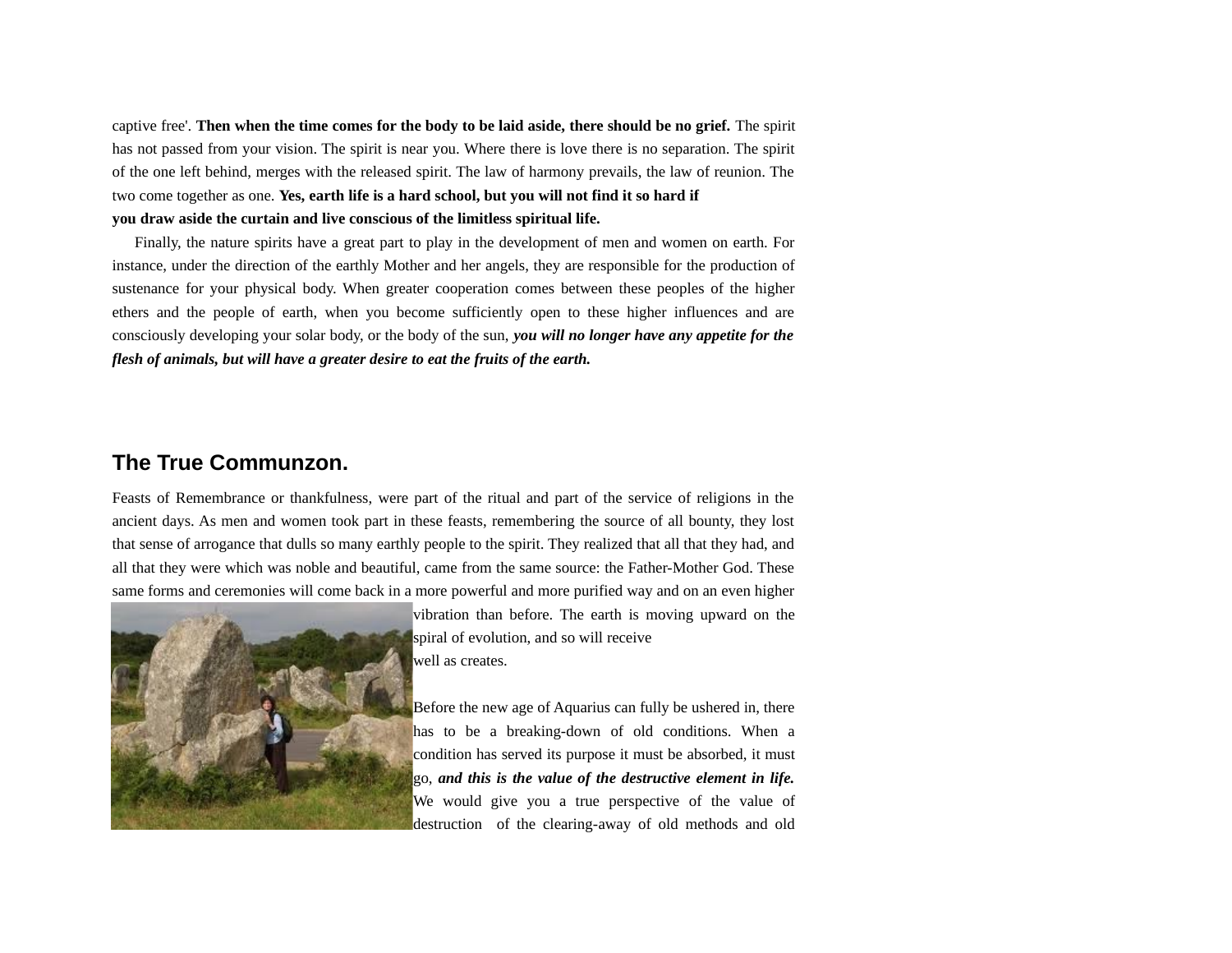ideas, and of making ready for the coming of the good, the true and the beautiful.'

People think that God is wholly good. True, God is wholly good if you can once *see the purpose of what appears to be destructive.* See how wide the vision must be before the truth of life can be understood! In the symbols which the ancients used in their worship, in their religion, these esoteric truths of life can already be understood.



We have spoken already of the ancient stones. Some of << the stones at Carnac in Brittany were carved in the human form and some in the form of animals. (insert pictures). Sometimes they were carved in the form of a great eagle, which was then considered a symbol of flight, a symbol of vision. It also had the two aspects of good and evil; for while the eagle could soar into the heavens, it could also sweep down to destroy its prey. That was a symbol of the dual aspects of the deity, a very important lesson which humans have yet to absorb and which many at present

reject. *We are referring to the dual aspects of God the creative and the destructive.* Where there is creation and evolution, there must be an outbreathing and there must be an inbreathing. With creation there must also be destruction the clearing away and absorbing of that which has been disassembled. You cannot have the creative aspect without the destructive or the power of absorption and redistribution, if you like to put it that way.



#### <<more of the CARNAC stones

We have talked on a number of occasions about the angels of darkness; about the forces of light and the forces of darkness. When you rise in spirit you may be surprised to learn that light and darkness are *one,* that conflict ceases and harmony reigns supreme, because both light and darkness are but complements one of the other. Life cannot go on without darkness, which is necessary to evolution, providing as it does the negative aspect to set off the positive.